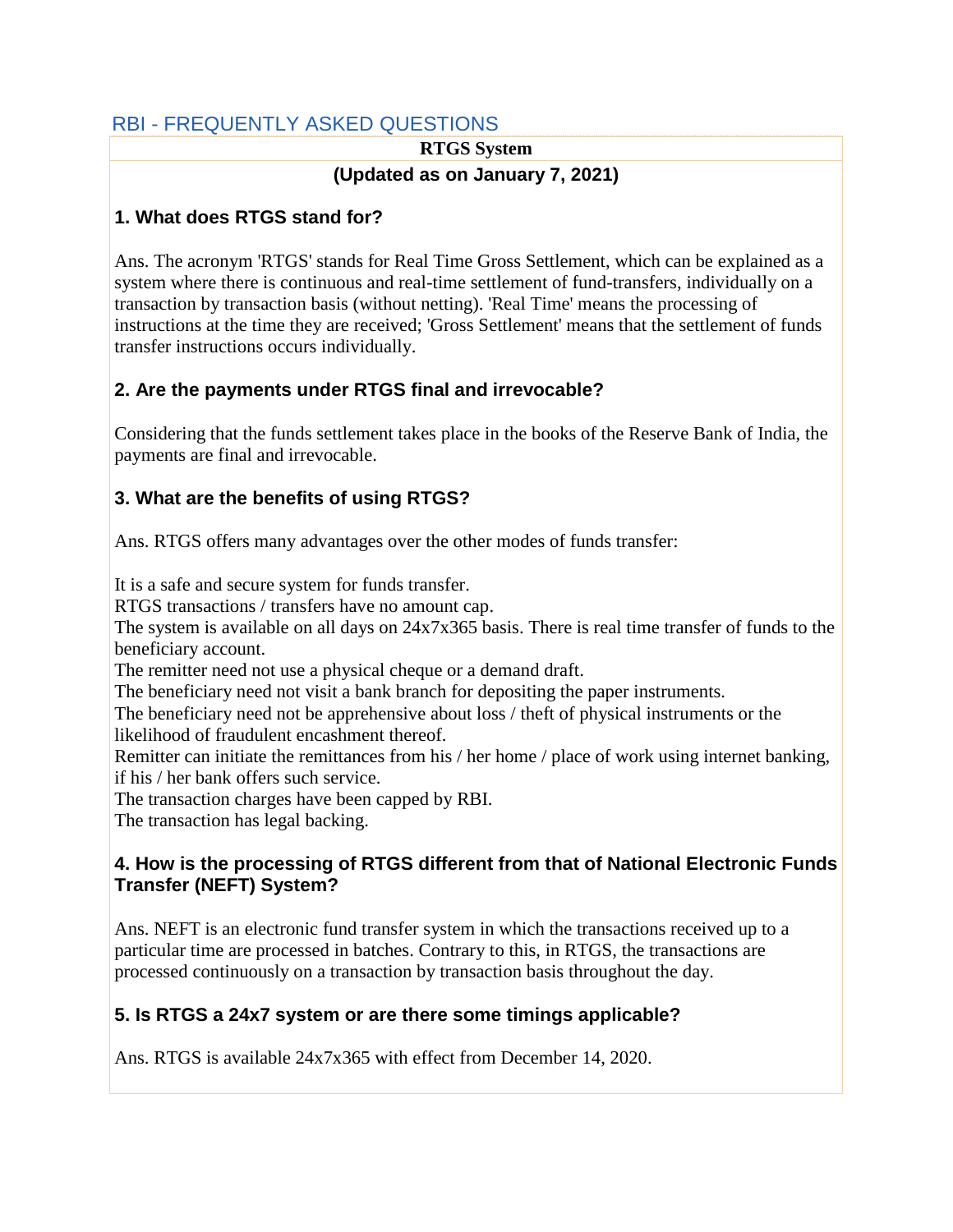## **6. Is there any minimum / maximum amount stipulation for RTGS transactions?**

Ans. The RTGS system is primarily meant for large value transactions. The minimum amount to be remitted through RTGS is  $\bar{\tau}$  2,00,000/- with no upper or maximum ceiling.

#### **7. What about processing charges / service charges for RTGS transactions?**

Ans. With effect from July 01, 2019, the Reserve Bank has waived the processing charges levied by it for RTGS transactions. Banks may pass on the benefit to its customers.

With a view to rationalise the service charges levied by banks for offering funds transfer through RTGS system, a broad framework of charges has been mandated as under:

a) Inward transactions – Free, no charge to be levied.

b) Outward transactions – ₹ 2,00,000/- to 5,00,000/-: not exceeding ₹ 24.50/-; (exclusive of tax, if any)

Above ₹ 5,00,000/-: not exceeding ₹ 49.50/-. (exclusive of tax, if any)

Banks may decide to charge a lower rate but cannot charge more than the rates prescribed by RBI.

Our Circular Ref. No. DPSS (CO) RPPD No.1140/04.03.01/2019-20 dated December 16, 2019 on **'Furthering Digital Payments – Waiver of Charges – NEFT System' (available at** [https://www.rbi.org.in/scripts/NotificationUser.aspx?Id=11756&Mode=0\)](https://m.rbi.org.in/scripts/NotificationUser.aspx?Id=11756&Mode=0) may be referred to for further details.

#### **8. What is the essential information that the remitting customer needs to furnish to the bank for making a remittance?**

Ans. The remitting customer has to furnish the following information to a bank for initiating an RTGS remittance:

Amount to be remitted. The account number to be debited Name of the beneficiary bank and branch The IFSC number of the receiving branch Name of the beneficiary customer Account number of the beneficiary customer Sender to receiver information, if any

## **9. How would one know the IFSC number of the receiving branch?**

Ans. The IFSC number can be obtained by the remitter (customer) from his / her bank branch. Alternatively, it is available on the cheque leaf of the beneficiary. This code number / bank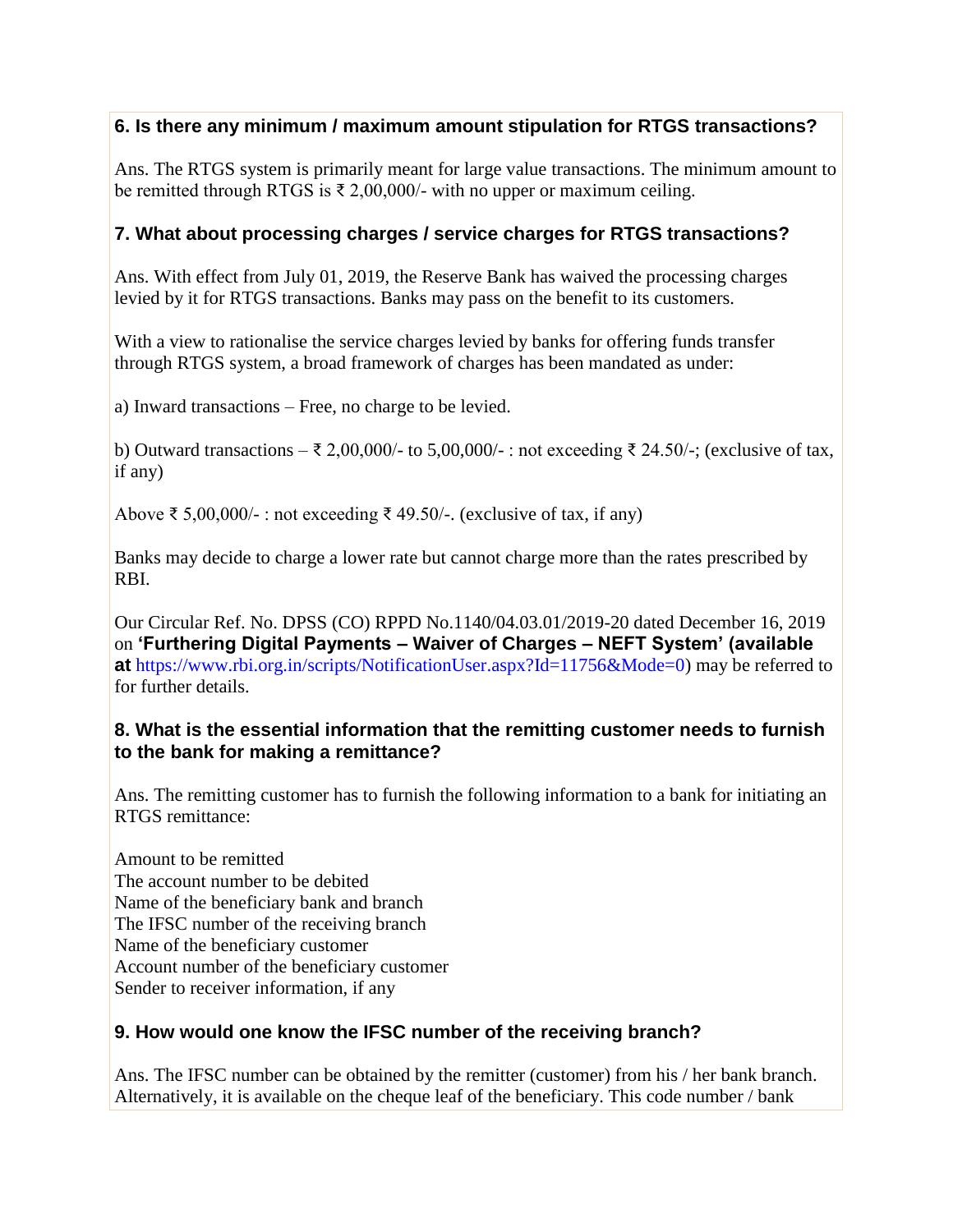branch information can be communicated by the beneficiary to the remitting customer. The list of IFSCs is also available on the RBI website at the link [http://rbidocs.rbi.org.in/rdocs/RTGS/DOCs/RTGEB0815.xlsx](https://rbidocs.rbi.org.in/rdocs/RTGS/DOCs/RTGEB0815.xlsx)

#### **10. Do all bank branches in India provide RTGS service? How can a remitting customer know whether the bank branch of the beneficiary accepts remittance through RTGS?**

Ans. For a funds transfer to go through RTGS, both the sending bank branch and the receiving bank branch need to be RTGS enabled. Presently, there are more than 1,65,000 RTGS enabled bank branches, the list of which is available on the RBI website at the link [http://rbidocs.rbi.org.in/rdocs/RTGS/DOCs/RTGEB0815.xlsx](https://rbidocs.rbi.org.in/rdocs/RTGS/DOCs/RTGEB0815.xlsx)

## **11. What care should be taken while originating an RTGS transaction?**

Ans. The following should be ensured while putting through a funds transfer transaction using RTGS –

Originating and destination bank branches are part of the RTGS network.

 Beneficiary details such as beneficiary name, account number and account type, name and IFSC of the beneficiary bank branch should be available with the remitter.

 Extreme care should be exercised in providing the account number of the beneficiary, as, during processing RTGS transactions, the credit will be given to the customer's account solely based on the account number provided in the RTGS remittance instruction / message.

## **12. In RTGS, why is credit to the beneficiary given solely based on account number?**

Ans. Transactions in RTGS happen in real time and it is not possible to match name and account number before affording credit to the beneficiary. Since name in the Indian context is spelt differently and would not really match with that available with the beneficiary bank, the process of affording credit solely based on the account number of the beneficiary has been enabled.

Our Circular Ref. No. DPSS (CO) EPPD No. / 863 / 04.03.01 / 2010-11 dated October 14, 2010 on **'Electronic payment products – Processing inward transactions based solely on account number information' (available** 

**at** [https://www.rbi.org.in/scripts/NotificationUser.aspx?Id=6043&Mode=0\)](https://m.rbi.org.in/scripts/NotificationUser.aspx?Id=6043&Mode=0) may be referred to for further details.

#### **13. What is the time taken for effecting funds transfer from one account to another through RTGS?**

Ans. Under normal circumstances, the beneficiary branches are expected to receive the funds in real time as soon as funds are transferred by the remitting bank. The beneficiary bank must credit the beneficiary's account within 30 minutes of receiving the funds transfer message.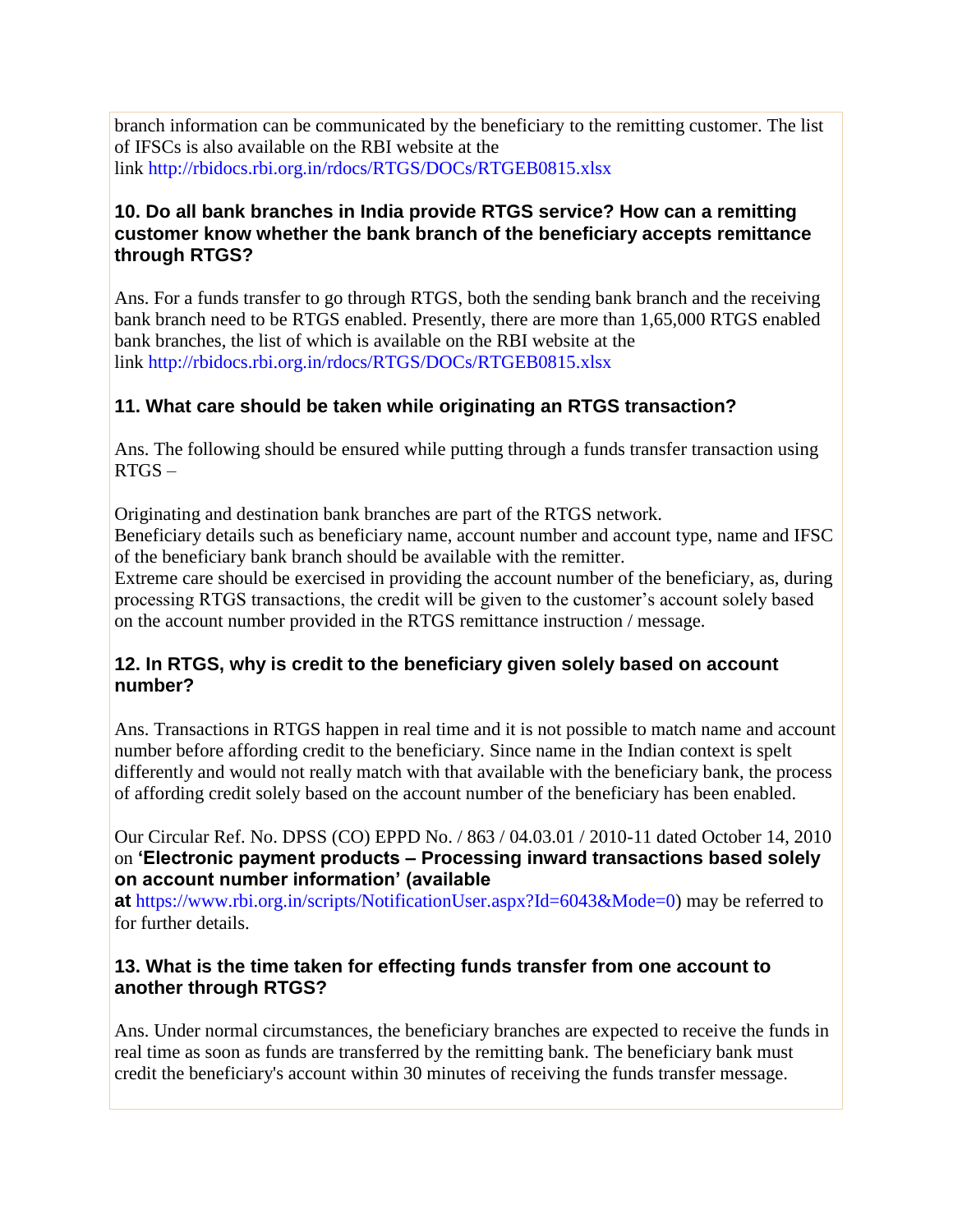## **14. Can a remitting customer initiate a transaction for a future date?**

Ans. No, the RTGS system does not accept future value dated transactions.

#### **15. Can a transaction be originated to draw (receive) funds from another account?**

Ans. No. RTGS is a credit-push system i.e., transactions can be originated by the payer / remitter / sender only to pay / transfer / remit funds to a beneficiary.

#### **16. Can an RTGS transaction be tracked? Would the remitting customer receive an acknowledgement of money credited to the beneficiary's account?**

Ans. While the customers do not have the facility to track the transaction, the RBI has implemented the feature of positive confirmation in an RTGS transaction. Under this, the remitting bank would receive a message from RBI (through the beneficiary bank) that the money has been credited to the beneficiary bank / customer account. Based on this, the remitting bank should advise the remitting customer that money has been credited to the receiving bank's beneficiary account.

## **17. Would the remitting customer get back the money if it is not credited to the beneficiary's account? Is there any time frame prescribed for it?**

Ans. Yes, if it is not possible to credit the funds to the beneficiary customer's account for any reason, the funds received by the RTGS member bank will be returned to the originating bank within one hour of receipt of the payment at the Payment Interface (PI) or before the end of the RTGS Business day, whichever is earlier. Once the money is received back by the remitting bank, the original debit entry in the customer's account needs to be reversed.

## **18. Is a customer eligible to get compensation for delay in returning the payment?**

Ans. In case of any delay in returning the failed payment, the originating customer is eligible to receive compensation at current repo rate plus 2%.

#### **19. Whom can a customer contact, in case of non-credit or delay in credit to the beneficiary account?**

Ans. The customer can contact his / her bank / branch if there is an issue of delay / non-credit to the beneficiary account. If the issue is not resolved satisfactorily, complaint may be lodged at [email](mailto:cgmcepd@rbi.org.in) or by post at following address giving UTR number and details of the issue -

The Chief General Manager Customer Education and Protection Department 1st Floor, Amar Building Reserve Bank of India